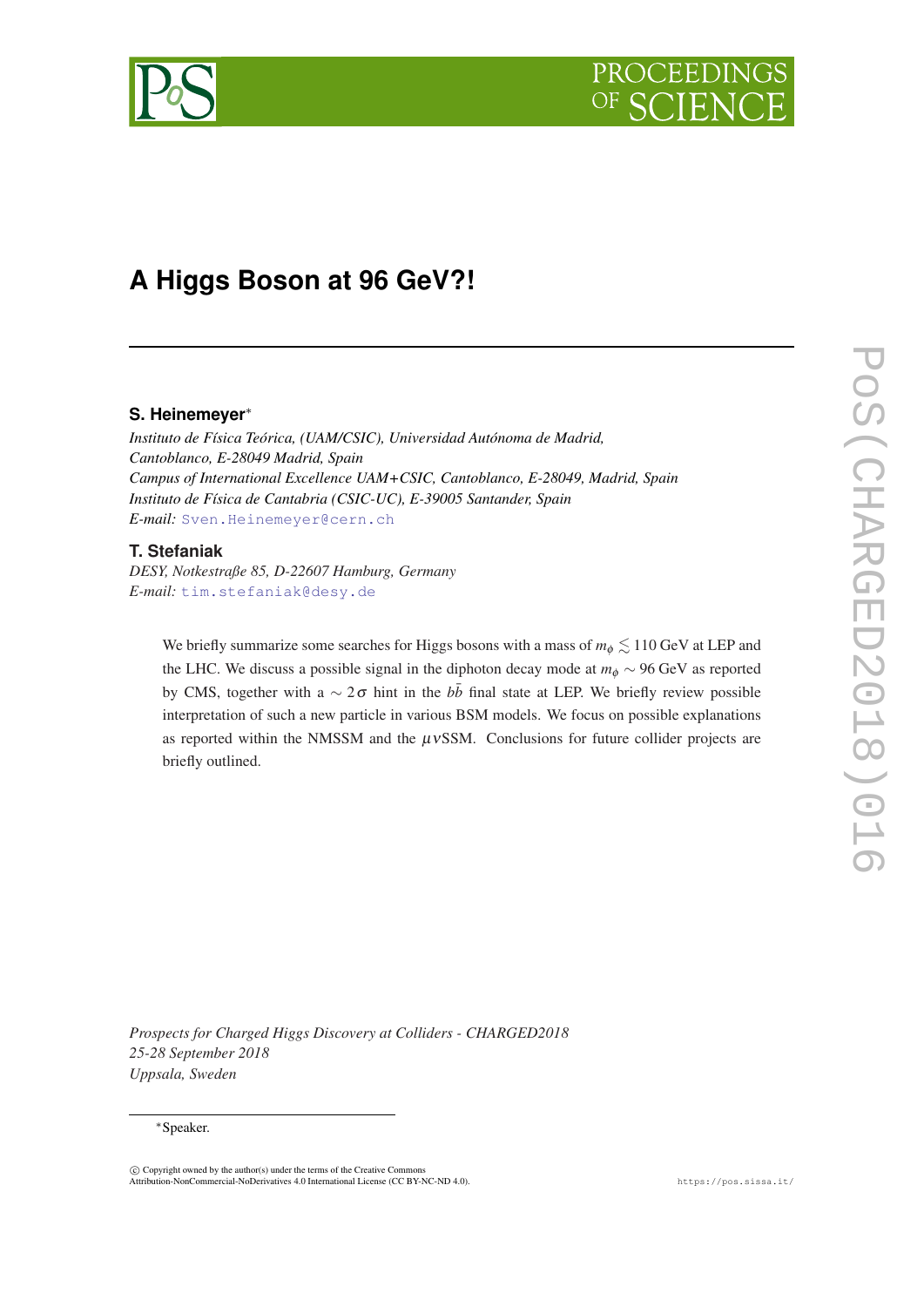# 1. Introduction

In the year 2012 the ATLAS and CMS collaborations have discovered a new particle that – within theoretical and experimental uncertainties – is consistent with the existence of a Standard-Model (SM) Higgs boson at a mass of  $\sim$  125 GeV [1–3]. No conclusive signs of physics beyond the SM have been found so far at the LHC. However, the measurements of Higgs-boson couplings, which are known experimentally to a precision of roughly  $\sim$  20%, leave room for Beyond Standard Model (BSM) interpretations. Many BSM models possess extended Higgs-boson sectors. Consequently, one of the main tasks of the LHC Run II and beyond will be to determine whether the observed scalar boson forms part of the Higgs sector of an extended model.

Motivated by the Hierarchy Problem, Supersymmetry (SUSY) extensions of the SM play a prominent role in the exploration of new physics. SUSY doubles the particle degrees of freedom by predicting two scalar partners for all SM fermions, as well as fermionic partners to all SM bosons. The simplest SUSY extension is the Minimal Supersymmetric Standard Model (MSSM) [4, 5]. In contrast to the single Higgs doublet of the SM, in the MSSM two Higgs doublets,  $H_u$  and  $H_d$ , are required. In the  $\mathscr{CP}$  conserving case the MSSM Higgs sector consists of two  $\mathscr{CP}$ -even, one  $\mathscr{C}$   $\mathscr{P}$ -odd and two charged Higgs bosons. The light (or the heavy)  $\mathscr{C}$   $\mathscr{P}$ -even MSSM Higgs boson can be interpreted as the signal discovered at  $\sim$  125 GeV [6] (see Refs. [7, 8] for recent updates).

Going beyond the MSSM, a well-motivated extension is given by the Next-to-MSSM (NMSSM), see e.g. [9, 10] for reviews. The NMSSM provides a solution for the so-called " $\mu$  problem" by naturally associating an adequate scale to the  $\mu$  parameter appearing in the MSSM superpotential [11, 12]. In the NMSSM a new singlet superfield is introduced, which only couples to the Higgs- and sfermion-sectors, giving rise to an effective  $\mu$ -term, proportional to the vacuum expectation value (vev) of the scalar singlet. In the  $\mathscr{CP}$  conserving case the NMSSM Higgs sector consists of three  $\mathcal{C}$   $\mathcal{P}$ -even Higgs bosons,  $h_i$  ( $i = 1, 2, 3$ ), two  $\mathcal{C}$   $\mathcal{P}$ -odd Higgs bosons,  $a_i$  ( $i = 1, 2$ ), and the charged Higgs boson pair  $H^\pm$ . In the NMSSM the lightest but also the second lightest  $\mathscr{C}\mathscr{P}$ even Higgs boson can be interpreted as the signal observed at about 125 GeV, see, e.g., [13, 14].

A natural extension of the NMSSM is the  $\mu$ vSSM, in which the singlet superfield is interpreted as a right-handed neutrino superfield [15, 16] (here we focus on the "one generation case"), see Refs.  $[17–19]$  for reviews. The  $\mu$ vSSM is the simplest extension of the MSSM that can provide massive neutrinos through a see-saw mechanism at the electroweak scale. A Yukawa coupling for the right-handed neutrino of the order of the electron Yukawa coupling is introduced that induces the explicit breaking of *R*-parity. One consequences is that there is no lightest stable SUSY particle anymore. Nevertheless, the model can still provide a dark matter candidate with a gravitino that has a life time longer than the age of the observable universe [20–23]. The explicit violation of lepton number and lepton flavor can modify the spectrum of the neutral and charged fermions in comparison to the NMSSM. The three families of charged leptons will mix with the chargino and the Higgsino and form five massive charged fermions. Within the scalar sector, due to *R*-parity breaking, the left- and right-handed sneutrinos will mix with the doublet Higgses and form six massive  $\mathscr{C}$ -even and five massive  $\mathscr{C}$ -odd states, assuming that there is no  $\mathscr{C}$ -violation. Also in the  $\mu$ vSSM the signal at ~ 125 GeV can be interpreted as the lightest or the second lightest  $\mathscr{CP}$ -even scalar. As SUSY models, but also other BSM Higgs-boson sector extensions can possess a scalar below 125 GeV the search for such light scalars is of high importance at the LHC.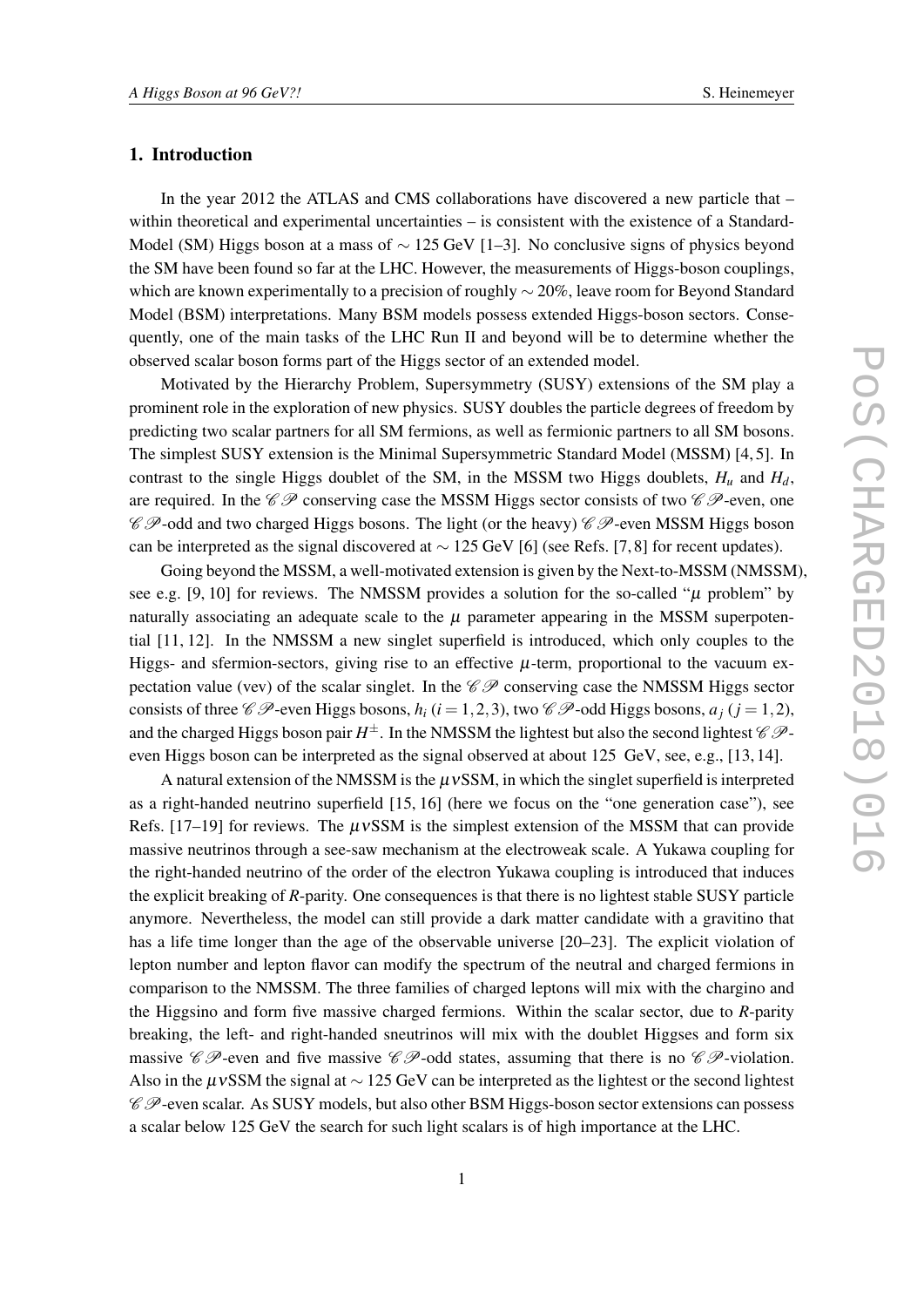# 2. Experimental data

Searches for Higgs bosons below 125 GeV have been performed at LEP, the Tevatron and the LHC. LEP reported a 2.3  $\sigma$  local excess observed in the  $e^+e^- \to Z(H \to b\bar{b})$  searches [24], which would be consistent with a scalar mass of ∼ 98 GeV (but due to the final state the mass resolution is rather coarse). The "excess" corresponds to

$$
\mu_{\text{LEP}} = \frac{\sigma \left(e^+e^- \to Z\phi \to Zb\bar{b}\right)}{\sigma^{SM}\left(e^+e^- \to ZH_{\text{SM}} \to Zb\bar{b}\right)} = 0.117 \pm 0.057 ,\qquad (2.1)
$$

where the signal strength  $\mu_{\text{LEP}}$  is the measured cross section normalized to the SM expectation, with the SM Higgs-boson mass at  $\sim$  96 GeV. The value for  $\mu_{\text{LEP}}$  was extracted in Ref. [25] using methods described in Ref. [26].

Interestingly, recent CMS Run II results [27] for Higgs searches in the diphoton final state show a local excess of  $\sim$  3 $\sigma$  around  $\sim$  96 GeV, with a similar excess of 2 $\sigma$  in the Run I data at a comparable mass. In this case the "excess" corresponds to (combining 7, 8 and 13 TeV data)

$$
\mu_{\rm CMS} = \frac{\sigma (gg \to \phi \to \gamma \gamma)}{\sigma^{\rm SM} (gg \to H_{\rm SM} \to \gamma \gamma)} = 0.6 \pm 0.2 \,. \tag{2.2}
$$

First Run II results from ATLAS with  $80$  fb<sup>-1</sup> in the  $\gamma\gamma$  searches below 125 GeV were recently published [28]. No significant excess above the SM expectation was observed in the mass range between 65 and 110 GeV. However, the limit on cross section times branching ratio obtained in the diphoton final state by ATLAS is not only well above  $\mu_{CMS}$ , but even weaker than the corresponding upper limit obtained by CMS at ∼ 96 GeV. This is illustrated in Fig. [1,](#page-3-0) where we compare the expected (dashed) and observed (solid) limits in the  $gg \to \phi \to \gamma \gamma$  channel (normalized to the SM value) as reported by CMS (red) and ATLAS (blue) as a function of  $m_{\phi}$ . Shown in magenta is  $\mu_{\rm CMS}$ of Eq. (2.2). The "weaker" expected (and observed) exclusion around 91 GeV corresponds to the *Z* peak, where a larger background is expected.

#### 3. BSM models

Several analyses attempted to explain the *combined* "excess" of LEP and CMS in a variety of BSM models<sup>1</sup>. To our knowledge explanations exist in the following frameworks (see also [29]):

- Higgs singlet with additional vector-like matter, as well as Type-I 2HDM [30].
- Radion model [31].
- Type-I 2HDM with a moderately-to-strongly fermiophobic  $\mathscr{C} \mathscr{P}$ -even Higgs [32].
- $\mu$ vSSM [33], as will be discussed in Sect. [3.2.](#page-4-0)
- Higgs associated with the breakdown of an  $U(1)_{L_{\mu}L_{\tau}}$  symmetry [34].
- NMSSM [35], as will be discussed in Sect. [3.1](#page-3-0).
- Higgs inflation inspired  $\mu$ NMSSM [36].

On the other hand, in the MSSM the CMS excess cannot be realized [7].

<sup>&</sup>lt;sup>1</sup>More analyses attempted to explain one of the two "excesses", but we will not discuss these further here.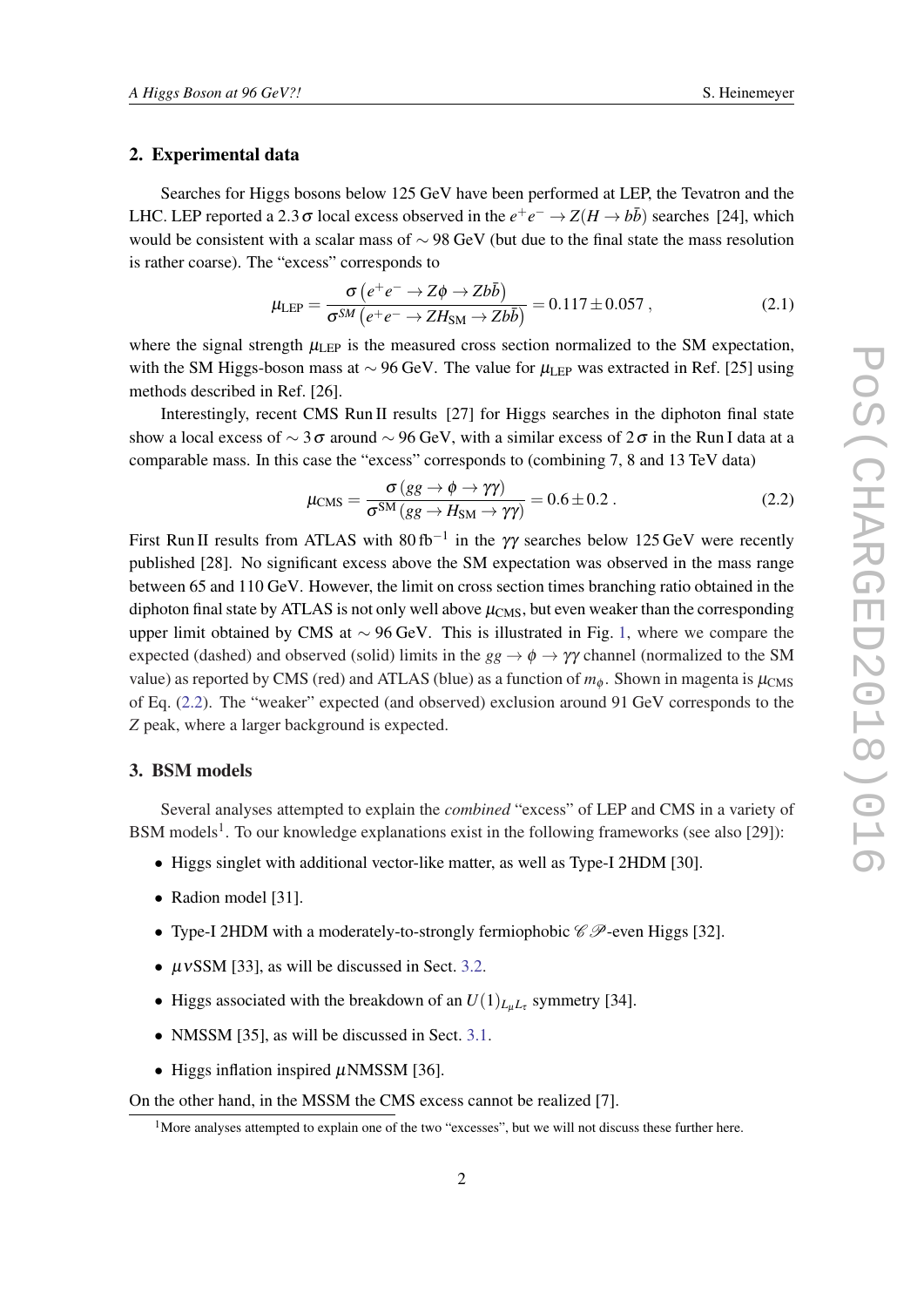<span id="page-3-0"></span>

**Figure 1:** Limits on the cross section  $gg \to \phi \to \gamma\gamma$  normalized to the SM value as a function of  $m_{\phi} (\equiv M_h)$ . Compared are the expected (dashed) and observed (solid) limits from CMS (red) and ATLAS (blue). Shown in magenta is  $\mu_{\text{CMS}} = 0.6 \pm 0.2$ .

#### 3.1 The NMSSM solution

The results in this section are based on Ref. [35]. Within the NMSSM a natural candidate to explain the LEP "excess" consists in a mostly singlet-like Higgs with a doublet component of about 10% (mixing squared). Relatively large Higgs branching fractions into γγ are possible due to the three-state mixing, in particular when the effective Higgs coupling to *bb* becomes small, see e.g. Refs. [37,38]. In our numerical analysis we display the quantities  $\xi_b$  and  $\xi_\gamma$ , defined as follows:

$$
\xi_b \equiv \frac{\Gamma(h_1 \to ZZ) \cdot BR(h_1 \to b\bar{b})}{\Gamma(H_{\rm SM}(M_{h_1}) \to ZZ) \cdot BR(H_{\rm SM}(M_{h_1}) \to b\bar{b})} \sim \frac{\sigma(e^+e^- \to Z(h_1 \to b\bar{b}))}{\sigma(e^+e^- \to Z(H_{\rm SM}(M_{h_1}) \to b\bar{b}))}
$$
  

$$
\xi_{\gamma} \equiv \frac{\Gamma(h_1 \to gg) \cdot BR(h_1 \to \gamma\gamma)}{\Gamma(H_{\rm SM}(M_{h_1}) \to gg) \cdot BR(H_{\rm SM}(M_{h_1}) \to \gamma\gamma)} \sim \frac{\sigma(gg \to h_1 \to \gamma\gamma)}{\sigma(gg \to H_{\rm SM}(M_{h_1}) \to \gamma\gamma)}.
$$
(3.1)

These definitions of  $\xi_{b,y}$  give estimates of the signals that  $h_1$  would generate in the LEP searches for  $e^+e^- \to Z(H \to b\bar{b})$  and the LHC searches for  $pp \to H \to \gamma\gamma$ , normalized to the SM crosssections. In the analysis in Ref. [35] constraints from "other sectors" (such as Dark Matter or  $(g-2)_u$ ) are not taken into account, as they are not closely related to Higgs sector physics.

The NMSSM parameters are chosen as (see Ref. [35] for definitions and details),

 $\lambda = 0.6$ ,  $\kappa = 0.035$ ,  $\tan \beta = 2$ ,  $M_{H^{\pm}} = 1000 \text{ GeV}$ ,  $A_{K} = -325 \text{ GeV}$ ,  $\mu_{\text{eff}} = (397 + 15 \cdot x) \text{ GeV}$  (*x* is varied in the interval [0, 1]), the third generation squark mass scale  $m_{\tilde{O}} = 1000 \text{ GeV}, A_t = A_b = 0.$ 

In our analysis we vary  $\mu_{\rm eff}$  in a narrow interval as indicated above. It was tested with HiggsBounds  $-4.3.1$  (and  $5.1.1$ beta)  $[39-43]$  and  $\text{Higgsignals}-1.3.1$  (and  $2.1.0$ beta)  $[43-46]$ that our parameter points are in agreement with the Higgs rate measurements at the LHC as well as with the Higgs boson searches at LEP, the Tevatron and the LHC.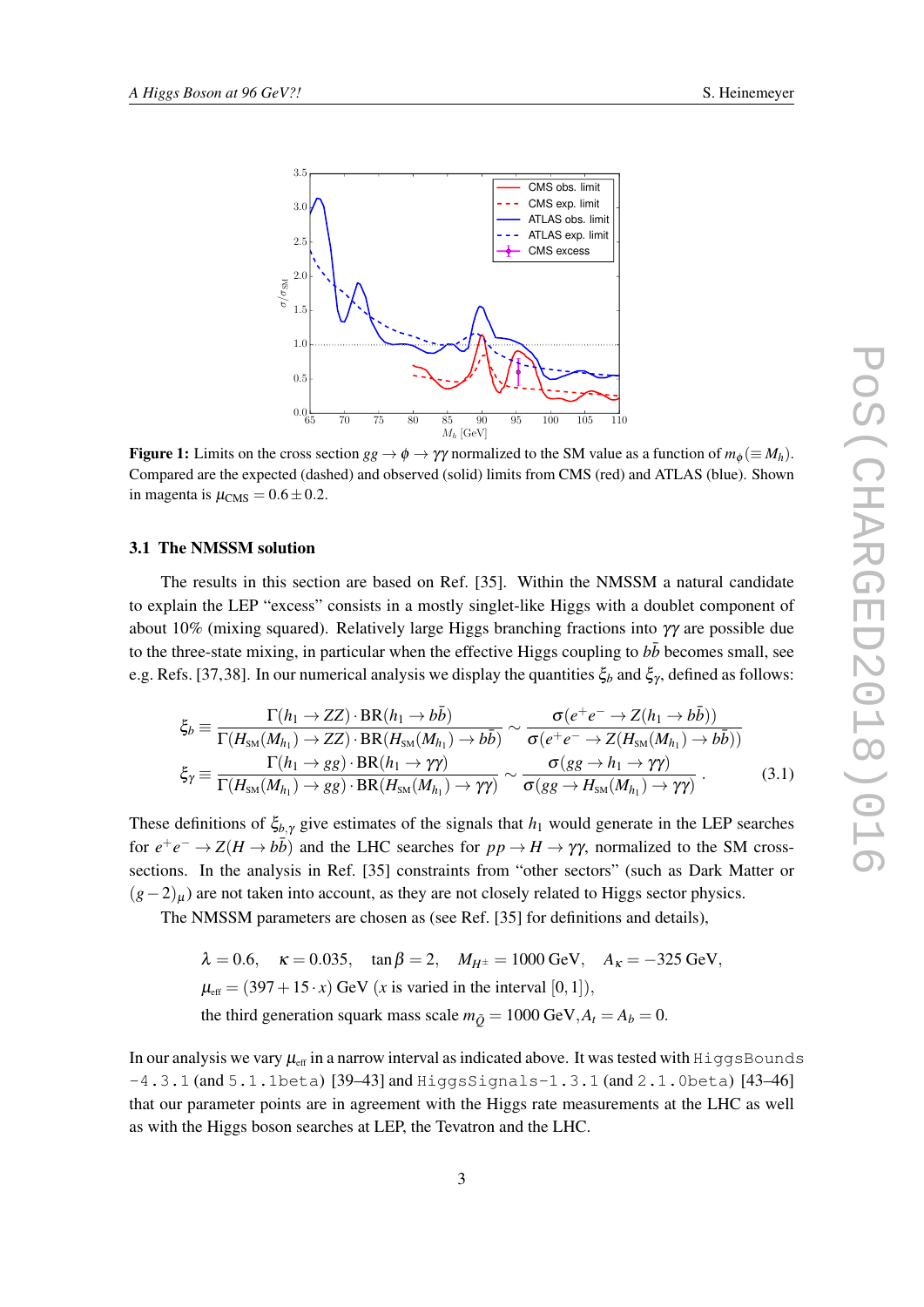<span id="page-4-0"></span>With growing  $\mu_{\rm eff}$ , the mixing between the two light  $\mathscr{C} \mathscr{P}$ -even states increases, eventually pushing the singlet mass down to  $\sim$  90 GeV and the mass of the SM-like state up to  $\sim$  128 GeV. Consistency with the experimental results obtained on the observed state at 125 GeV is achieved for a mass of the SM-like state that is compatible with the LHC discovery within experimental and theoretical uncertainties. The  $\mathscr{C}P$ -odd singlet has a mass of  $\sim$  150 GeV, while the heavy doublet states are at ∼ 1 TeV in this scenario. The decay properties of *h*<sub>1</sub> and *h*<sub>2</sub> are given in Tab. 1 (for a specific point). The quantities  $\xi_b$  and  $\xi_{\gamma}$  of Eq. ([3.1\)](#page-3-0), are shown in Fig. [2,](#page-5-0) estimating the signals associated with  $h_1$  in the  $b\bar{b}$  channel at LEP and in the γγ channel at the LHC, as compared to an SM Higgs at the same mass. The magnitude of the estimated  $e^+e^- \rightarrow Z(h_1 \rightarrow b\bar{b})$  signal reaches ~ 13% of that of an SM Higgs at  $M_{h_1} \sim 95$  GeV, while  $pp \to h_1 \to \gamma\gamma$  corresponds to more than 40% of an SM signal in the same mass range. In this example,  $BR(h_1 \rightarrow \gamma \gamma)$  (or  $BR(h_1 \rightarrow gg)$ ) is only moderately enhanced with respect to the SM branching fraction due to an  $H_u^0$ -dominated doublet composition of  $h_1$ , while BR( $h_1 \rightarrow b\bar{b}$ ) remains dominant, albeit slightly suppressed. This scenario would thus simultaneously address the LEP and the CMS excesses in a phenomenologically consistent manner.

Table 1: The Higgs properties for one example point in the NMSSM. The Higgs width into  $xx'$  is denoted by  $\Gamma_{xx}$ , and the width normalized to the SM width at the same mass is represented by  $\Gamma_{xx}$ . The symbol BR<sub>xx</sub><sup>0</sup> represents the Higgs branching ratio into  $xx'$ , normalized to the SM branching ratio at the same mass.

|                               | $h_1$               | $h_2$               |                                  | $h_1$ |
|-------------------------------|---------------------|---------------------|----------------------------------|-------|
| $\Gamma_{\gamma\gamma}$ [GeV] | $6.3 \cdot 10^{-7}$ | $7.6 \cdot 10^{-6}$ | $\widehat{BR}_{\gamma\gamma}$    | 2.2   |
| $\Gamma_{h\bar{h}}$ [GeV]     | $1.4 \cdot 10^{-4}$ | $2.1 \cdot 10^{-3}$ | $\widehat{\text{BR}}_{h\bar{h}}$ | 0.88  |
| $\Gamma_{gg}$ [GeV]           | $2.2 \cdot 10^{-5}$ | $2.2 \cdot 10^{-4}$ | $\Gamma_{gg}$                    | 0.18  |
| $\Gamma_{ZZ}$ [GeV]           | $1.0 \cdot 10^{-7}$ | $9.7 \cdot 10^{-5}$ | $\widehat{\Gamma}_{ZZ}$          | 0.15  |
| $\Gamma_{WW}$ [GeV]           | $8.4 \cdot 10^{-6}$ | $7.9 \cdot 10^{-4}$ | $\xi_\gamma$                     | 0.41  |
| $\Gamma_{\tau\tau}$ [GeV]     | $1.5 \cdot 10^{-5}$ | $2.4 \cdot 10^{-4}$ | $\xi_b$                          | 0.13  |
| $\Gamma_{c\bar{c}}$ [GeV]     | $1.8 \cdot 10^{-5}$ | $1.2 \cdot 10^{-4}$ |                                  |       |
| $M_{h_i}$ [GeV]               | 95.0                | 125.5               |                                  |       |

# 3.2 The  $\mu$ vSSM solution

The results in this section are based on Ref. [33]. Within the  $\mu$ vSSM (in the simplified "one generation case") we will interpret the light scalar as the  $\mathscr{C} \mathscr{P}$ -even right-handed sneutrino. Since the singlet of the NMSSM and the right-handed sneutrino of the  $\mu$ vSSM are both gauge-singlets, they share very similar properties. However, the explanation of the excesses in the  $\mu$ vSSM avoids bounds from direct detection experiments, because  $R$ -parity is broken in the  $\mu$ vSSM and the dark matter candidate is not a neutralino as in the NMSSM but a gravitino with a lifetime longer than the age of the universe [18]. This can be important since the direct detection measurements were shown to be very constraining in the NMSSM while trying to explain the dark matter abundance on top of the excesses from LEP and CMS [25].

In Tab. [2](#page-5-0) we list the values of the parameters we used to account for the lightest  $\mathscr{C}P$ -even scalar as the right-handed sneutrino and the second lightest one the SM-like Higgs boson (see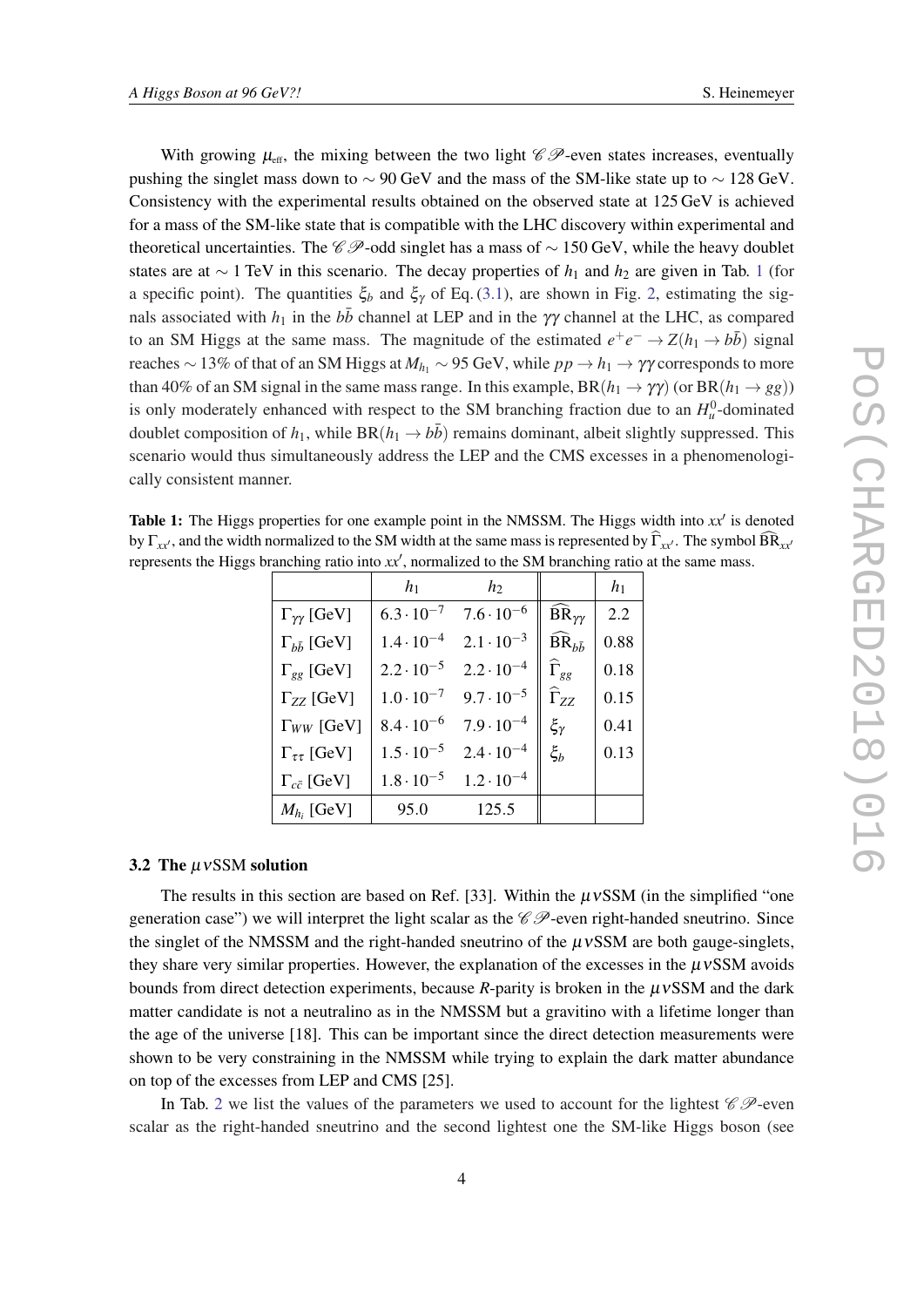<span id="page-5-0"></span>

Figure 2: The quantities  $\xi_b$  and  $\xi_\gamma$  of Eq. (3.1), estimating the signals associated with  $h_1$  in the  $b\bar{b}$  channel at LEP and in the  $\gamma\gamma$  channel at the LHC, as compared to an SM Higgs at the same mass. Explicit values at  $M_{h_1} = 95.0$  GeV are given in Tab. 1.

Ref. [33] for definitions and details). As in the NMSSM HiggsBounds and HiggsSignals were used to ensure the compatibility with experimental data. In the analysis in Ref. [33] constraints from "other sectors" (such as flavor physics or  $(g-2)_\mu$ ) are not taken into account, as they are not closely related to Higgs sector physics.  $\lambda$  is chosen to be large to account for a sizable mixing of the right-handed sneutrino and the doublet Higgs bosons. In the regime where the SM-like Higgs boson is not the lightest scalar, one does not need large quantum corrections to the Higgs boson mass (which were evaluated according to Ref. [33]), because the tree-level mass is already well above 100 GeV. This is why tan  $\beta$  can be low and the soft trilinear couplings  $A^{u,d,e}$  are set to zero. The values of  $A^{\lambda}$  and  $-A^{\nu}$  are chosen to be around 1 TeV to get masses for the heavy MSSM-like Higgs and the left-handed sneutrinos of this order, so they do not play an important role in the following discussion. On the other hand,  $\kappa$  is small to bring the mass of the right-handed sneutrino below the SM-like Higgs boson mass. Finally, the two parameters that are varied are  $\mu$ and  $A<sup>\kappa</sup>$ . By increasing  $\mu$  the mixing of the right-handed sneutrino with the SM-like Higgs boson is increased, which is needed to couple the gauge-singlet to quarks and gauge-bosons. At the same time we used the value of  $A<sup>K</sup>$  to keep the mass of the right-handed sneutrino in the correct range.

The result are shown in Fig. [3](#page-6-0), the CMS (left) and the LEP excesses (right) in the  $\mu$ - $A^{\kappa}$  plane. While the LEP excess is easily reproduced in the observed parameter space, we cannot achieve the central value for  $\mu_{CMS}$ , but only slightly smaller values. As already observed in Ref. [25], the reason for this is that for explaining the LEP excess a sizable coupling to the bottom quark is

Table 2: Input parameters for the scenario featuring the right-handed sneutrino in the mass range of the LEP and CMS excesses and a SM-like Higgs boson as next-to-lightest  $\mathscr{C} \mathscr{P}$ -even scalar; all masses and values for trilinear parameters are in GeV.

|  |  |                                                |  | $ v_{iL}/\sqrt{2}Y_i^V-A_i^V \quad \tan \beta \qquad \mu \qquad \lambda \qquad A^{\lambda} \qquad \kappa \qquad A^{\kappa} \qquad M_1$                             |  |
|--|--|------------------------------------------------|--|--------------------------------------------------------------------------------------------------------------------------------------------------------------------|--|
|  |  |                                                |  | $\begin{bmatrix} 10^{-5} & 10^{-7} & -1000 & 2 & 413,418 \end{bmatrix}$ 0.6 956 0.035 $\begin{bmatrix} -300, -318 \end{bmatrix}$ 100                               |  |
|  |  |                                                |  | $M_2$ $M_3$ $m_{\widetilde{Q}_{iL}}^2$ $m_{\widetilde{u}_{iR}}^2$ $m_{\widetilde{d}_{iR}}^2$ $A_i^u$ $A_i^d$ $(m_{\widetilde{e}}^2)_{ii}$ $A_{33}^e$ $A_{11,22}^e$ |  |
|  |  | 200 1500 $800^2$ $800^2$ $800^2$ $0$ 0 $800^2$ |  | $\overline{0}$                                                                                                                                                     |  |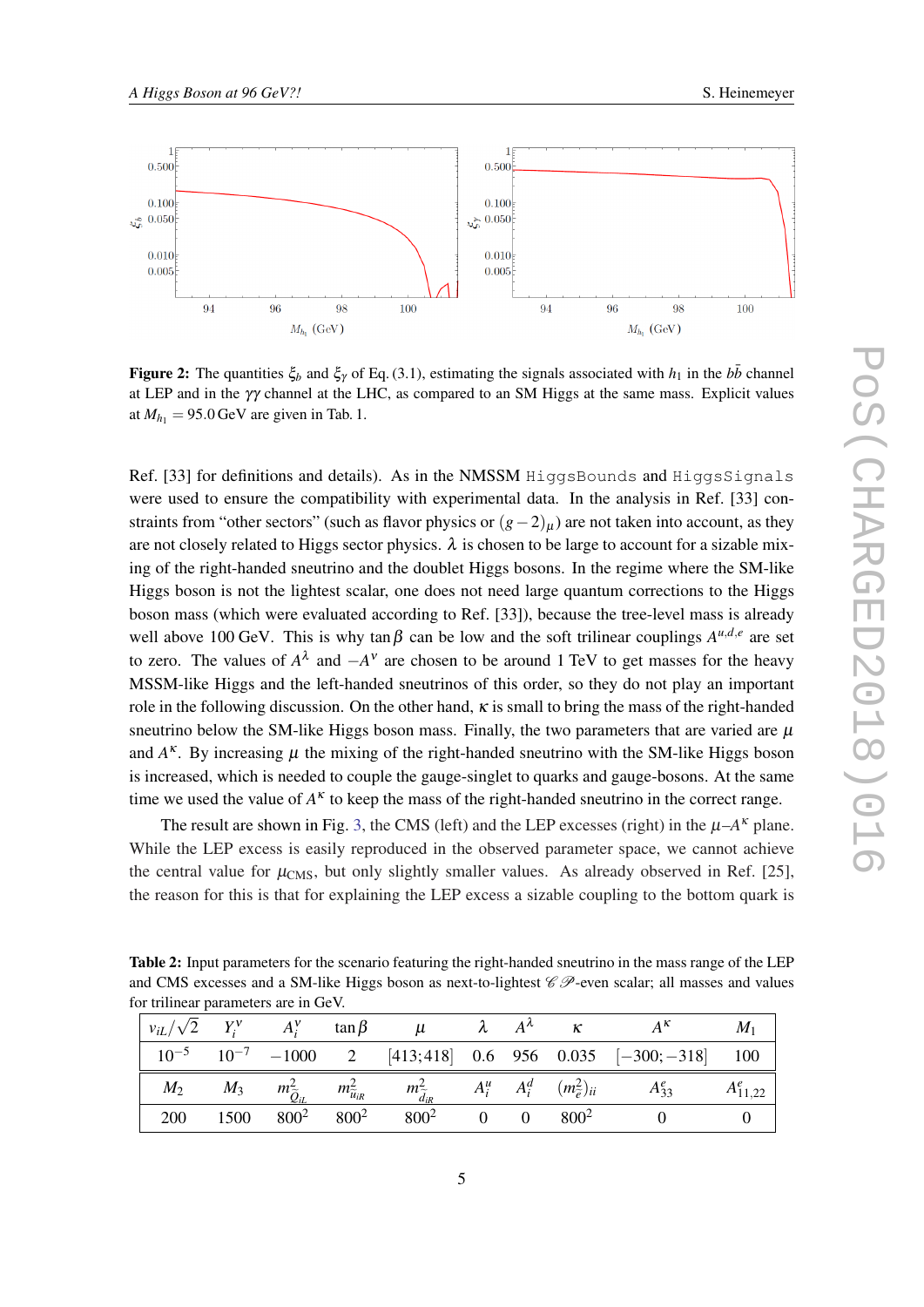<span id="page-6-0"></span>

Figure 3: Signal strengths for the lightest  $\tilde{v}_R$ -like neutral scalar at CMS ( $pp \to h_1 \to \gamma \gamma$ ) (*left*) and LEP  $(e^+e^- \to h_1 Z \to b\bar{b}Z)$  (*right*) in the  $\mu$ -*A*<sup>k</sup> plane. The gray area is excluded because the right-handed sneutrino becomes tachyonic at tree-level.

needed. On the contrary, the CMS excess demands a small value for the  $h_1 b\bar{b}$  coupling so that the total width of the  $h_1$  becomes small and  $h_1 \rightarrow \gamma \gamma$  is enhanced. Nevertheless, considering the large experimental uncertainties in  $\mu_{\rm CMS}$  and  $\mu_{\rm LEP}$ , the scenario reviewed in this section accommodates both excesses comfortably well (at approximately  $1\sigma$ ).

### 4. Conclusions (for future colliders)

Searches for Higgs bosons below 125 GeV have been performed at LEP, the Tevatron and the LHC. We have briefly reviewed that LEP reported a 2.3  $\sigma$  local excess observed in the  $e^+e^- \rightarrow$  $Z(H \to b\bar{b})$  searches [24], which would be consistent with a scalar mass of ~98 GeV (but with a rather coarse mass resolution). Furthermore, recent LHC Run II results [27] for CMS Higgs searches in the diphoton final state show a local excess of  $\sim$  3σ in the vicinity of  $\sim$  96 GeV, with a similar upward fluctuation of  $2\sigma$  in the Run I data at a comparable mass. First Run II results from ATLAS with 80 fb<sup>-1</sup> in the  $\gamma\gamma$  searches below 125 GeV are well compatible with the limit obtained by CMS at ∼ 96 GeV (although not showing a relevant excess).

We have briefly reviewed BSM interpretations, explaining simultaneously the LEP and the CMS "excess". In particular we have reviewed the solution within the NMSSM and the  $\mu$ vSSM. Within the NMSSM we investigated the case of a mostly singlet-like state with a mass of  $\leq$  96 GeV. The decays of such a state can be notably affected by suppressed couplings to down- or uptype quarks which can occur in certain parameter regions due to the mixing between the different Higgs states. In particular, an additional Higgs boson *h<sup>i</sup>* of this kind could manifest itself via signatures in the channels  $e^+e^- \to Z(h_i \to b\bar{b})$  and/or  $pp \to h_i \to \gamma\gamma$ . The presence of such a light Higgs boson could thus explain the "excesses" reported by LEP and CMS in those channels.

Within the  $\mu$ vSSM we reviewed that this model can accommodate a right-handed ( $\mathscr{C} \mathscr{P}$ -even) scalar neutrino with a mass of  $\sim$  96 GeV, where the full Higgs sector is in agreement with the Higgs-boson measurements and exclusion bounds obtained at the LHC, as well as at LEP and the Tevatron. It was demonstrated that the light right-handed sneutrino can explain an excess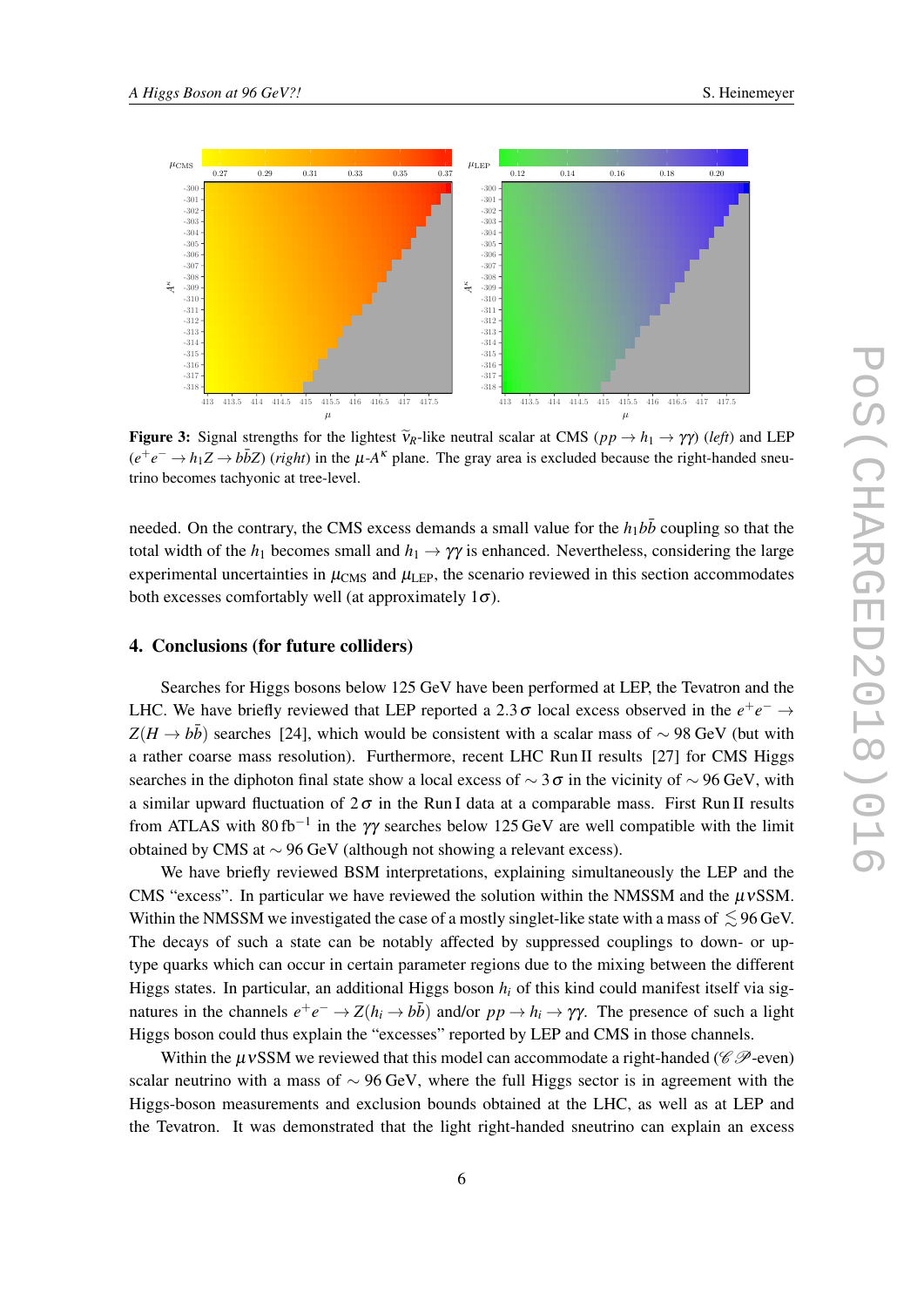of γγ events at ∼ 96 GeV as reported recently by CMS in their Run I and Run II date. It can simultaneously describe the  $2\sigma$  excess of  $b\bar{b}$  events observed at LEP at a similar mass scale.

A new Higgs boson with a mass of ∼ 96 GeV is easily kinematically accessible at future *e* +*e* − colliders, assuming an energy of at least  $\sqrt{s}$  = 250 GeV. It was shown in Ref. [47] that a light Higgs boson explaining the LEP "excess" is easily within the reach of the ILC250. Further confirmation of these "excesses" would strengthen the already robust physics case for such a machine.

### Acknowledgements

S.H. thanks T. Biekötter, F. Domingo, C. Muñoz, S. Paßehr and G. Weiglein, with whom the NMSSM and  $\mu$ vSSM results presented here have been obtained. S.H. thanks K. Tackmann for interesting discussions. The work of S.H. was supported in part by the MEINCOP (Spain) under contract FPA2016-78022-P, in part by the Spanish Agencia Estatal de Investigación (AEI), in part by the EU Fondo Europeo de Desarrollo Regional (FEDER) through the project FPA2016-78645- P, in part by the "Spanish Red Consolider MultiDark" FPA2017-90566-REDC, and in part by the AEI through the grant IFT Centro de Excelencia Severo Ochoa SEV-2016-0597.

#### **References**

- [1] G. Aad *et al.* [ATLAS Collaboration], Phys. Lett. B **716** (2012) 1 [arXiv:1207.7214 [hep-ex]].
- [2] S. Chatrchyan *et al.* [CMS Collaboration], Phys. Lett. B 716 (2012) 30 [arXiv:1207.7235 [hep-ex]].
- [3] G. Aad *et al.* [ATLAS and CMS Collab.], JHEP 1608 (2016) 045 [arXiv:1606.02266 [hep-ex]].
- [4] H. P. Nilles, Phys. Rept. **110** (1984) 1.
- [5] H. E. Haber and G. L. Kane, Phys. Rept. 117 (1985) 75.
- [6] S. Heinemeyer, O. Stål and G. Weiglein, Phys. Lett. B 710 (2012) 201 [arXiv:1112.3026 [hep-ph]].
- [7] P. Bechtle, H. E. Haber, S. Heinemeyer, O. Stål, T. Stefaniak, G. Weiglein and L. Zeune, Eur. Phys. J. C 77 (2017) no.2, 67 [arXiv:1608.00638 [hep-ph]].
- [8] H. Bahl *et al.*, arXiv:1808.07542 [hep-ph].
- [9] U. Ellwanger, C. Hugonie and A. M. Teixeira, Phys. Rept. 496 (2010) 1 [arXiv:0910.1785 [hep-ph]].
- [10] M. Maniatis, Int. J. Mod. Phys. A 25 (2010) 3505 [arXiv:0906.0777 [hep-ph]].
- [11] J. R. Ellis, J. F. Gunion, H. E. Haber, L. Roszkowski and F. Zwirner, Phys. Rev. D 39 (1989) 844.
- [12] D. J. Miller, R. Nevzorov and P. M. Zerwas, Nucl. Phys. B 681 (2004) 3 [hep-ph/0304049].
- [13] S. King, M. Mühlleitner and R. Nevzorov, Nucl. Phys. B 860 (2012) 207 [arXiv:1201.2671 [hep-ph]].
- [14] F. Domingo and G. Weiglein, JHEP 1604 (2016) 095 [arXiv:1509.07283 [hep-ph]].
- [15] D. E. López-Fogliani and C. Muñoz, Phys. Rev. Lett. 97 (2006) 041801 [hep-ph/0508297].
- [16] N. Escudero *et al.*, JHEP **0812** (2008) 099 [arXiv:0810.1507 [hep-ph]].
- [17] C. Muñoz, AIP Conf. Proc. 1200 (2010) 413 [arXiv:0909.5140 [hep-ph]].
- [18] C. Muñoz, PoS DSU 2015 (2016) 034 [arXiv:1608.07912 [hep-ph]].
- [19] P. Ghosh *et al.*, Int. J. Mod. Phys. A 33 (2018) no.18n19, 1850110 [arXiv:1707.02471 [hep-ph]].